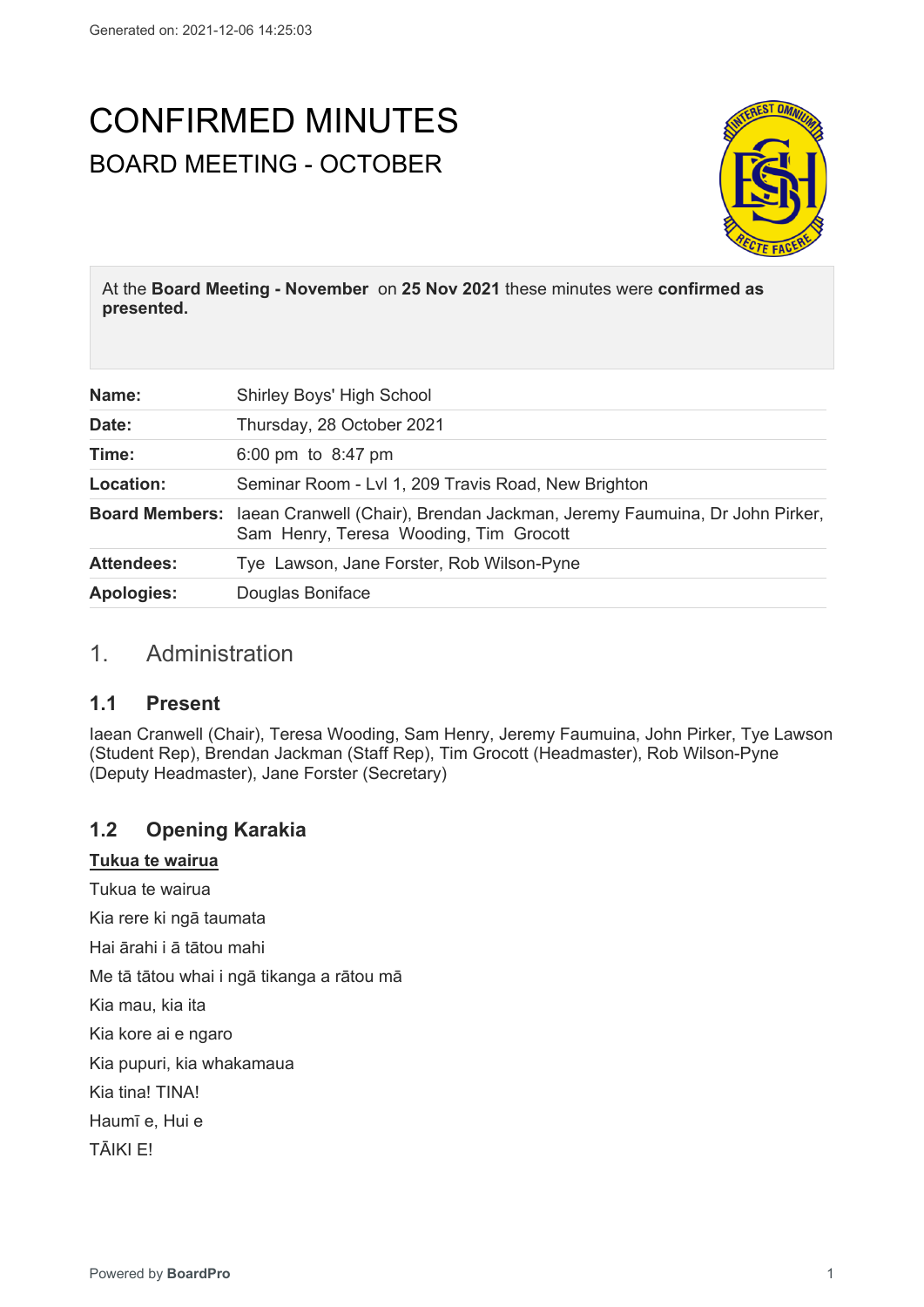### **1.3 Apologies**

Noted: Doug Boniface's apology

### **1.4 Māori name for the school**

Iaean Cranwell and John Pirker met with Lyne Te Aika to discuss the Māori name for Shirley Boys' High School. The four suggested names presented to the Board are listed below:

Ngā Tama o Ōruapaeroa

Ngā Tamatāne o Ōruapaeroa

Ngā Tama o Ōrua

Ngā Tamatāne o Ōrua



 $\mathcal{X}$ 

#### **Adoption of Māori name for Shirley Boys' High School**

The Board Chair moved that the Board officially adopt Ngā Tama o Ōruapaeroa as the Māori name for Shirley Boys' High School.

| <b>Decision Date:</b> | 28 Oct 2021    |
|-----------------------|----------------|
| Mover:                | laean Cranwell |
| <b>Outcome:</b>       | Approved       |

Iaean Cranwell will advise Lynne of the name choice and ask her to request a letter from Ngāi Tūāhuriri Rūnanga to provide to the Ministry of Education.

### **Letter from Ngāi Tūāhuriri Rūnanga**

25.11.2021 Iaean emailed Lynne Te Aika who advised she would do a letter but has not received this to date. Iaean will speak to Coralanne and Lynne on Monday 30.11.2021 as at a meeting at the Ministry - Iaean to call Tim following that meeting with an update.

Letter regarding Māori name for school (Ngā Tama o Ōruapaeroa) for the Ministry of Education.

**Due Date:** 24 Feb 2022 **Owner: Iaean Cranwell** 

### **1.5 Interests Register**

### **1.6 Action Item List**

| Due Date    | <b>Action Title</b>                                                                     | Owner          |
|-------------|-----------------------------------------------------------------------------------------|----------------|
| 23 Sep 2021 | Overseas travel - returning support of staff member<br>Status: Completed on 29 Sep 2021 | Tim Grocott    |
| 1 Oct 2021  | <b>Staff Survey</b><br>Status: Completed on 29 Sep 2021                                 | Tim Grocott    |
| 28 Oct 2021 | Māori name for Shirley Boys' High School<br>Status: Completed on 28 Oct 2021            | laean Cranwell |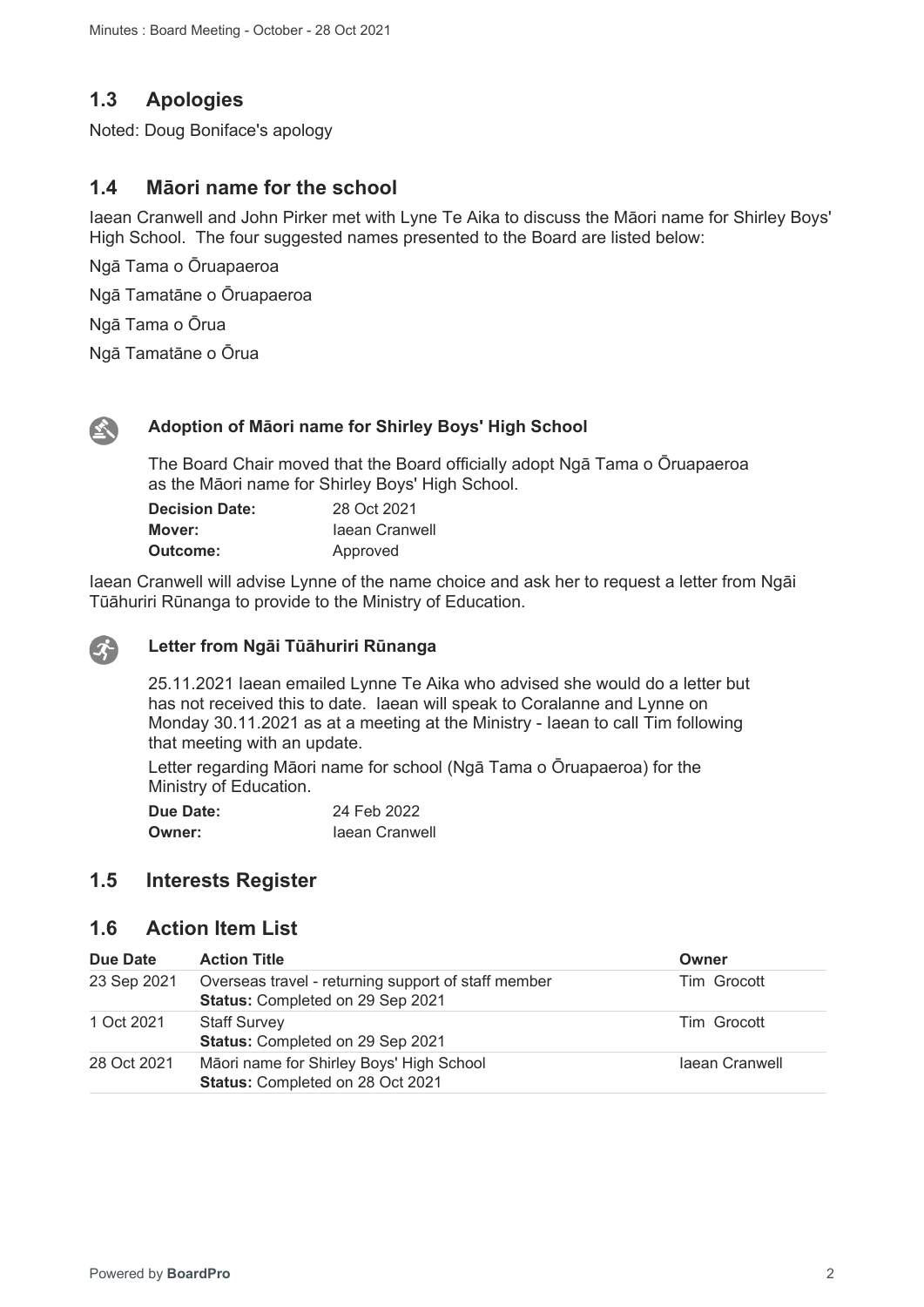### 2. Strategic decisions

## 3. Monitoring

### **3.1 Headmaster's Report**

Headmaster's Report taken as read.

Tim read to key points:

- Rules around events and gatherings are vague, communication with other Principals in Christchurch and elsewhere to see what others are doing has been useful. The biggest implication for the school is that we have moved to a option for prizegiving whereas it will be students only. The plan is for a Year 13 prizegiving and graduation on Monday 15 November and Year 11 and 12 prize winners only on Tuesday 16 November. Due to the rules of the gatherings, we have enough space in the large theatre to separate people, even though the group is one bubble. This will mean no parents, whanau, care givers or Board members but will live stream the event.
- The Senior formal has also had to be cancelled, which is difficult for the senior cohort.
- STP data within the report. Shirley Boys' has a number of students attending STP one or two days per week, it is a successful pathway for those that get involved in that program and provides further training and career opportunities.
- NCEA Pilots are available at NCEA level 2 in 2022. Shirley Boys' applied to be involved in a number of those. These are designed to test some of the materials being developed and trail some of the standards that are in place. The school was successful in Drama, Sciences, Languages, PE and Visual Arts, which gives people a really valuable opportunity to see what the new standards will look like and as a school it will be beneficial to see what is happening at the cutting edge and for staff to learn from each other. Professionally it will really benefit the staff.
- Head of Guidance position was advertised but the interest was low due to timing, this position will be re-advertised and also for a guidance counsellor. Currently we have Mel Kime working in Guidance who is doing a fantastic job and Rods Hayes has come back for three days per week until the end of the year to cover that load follow Steve Shaw's departure.

*A robust discussion took place regarding the guidance area, the work load and support needed for the students. John Pirker advised his workplace introduced mental first aid and advised this was extremely valuable, suggested this is something the Headmaster could look at for staff. The Headmaster advised the school would like to have two counsellors in place for next year and through the work Mel Kime has carried out the school will have two interns for next year, two people here one day per week. The 24/7 Youth Workers are also onsite.*

- A cultural exchange is being looked at for next year, quite a large commitment and a process to be worked through. Some of the boys involved in our very successful kapa haka were able to gain some credits which was a nice surprise and to get them at merit was very good.
- Staffing is about 78.64, based on a roll of 1238, we might go slightly above that but it has required us to look very closely at our numbers and fixed term employees.
- Staff Celebrations:
	- o Tony Chrisite has been appointed Assistant Coach of Matatu which is the professional rugby team for the South Island in the Woman's Super Rugby competition in 2022.
	- o Dave Grocott has been made a Life Member of the Christchurch Metro Cricket Association for his service to both school and club cricket for over 30 years.
	- o Yuki Muira has extended her stay in Japan until the end of the year. Yuki is expected to be back for the beginning of the 2022 school year.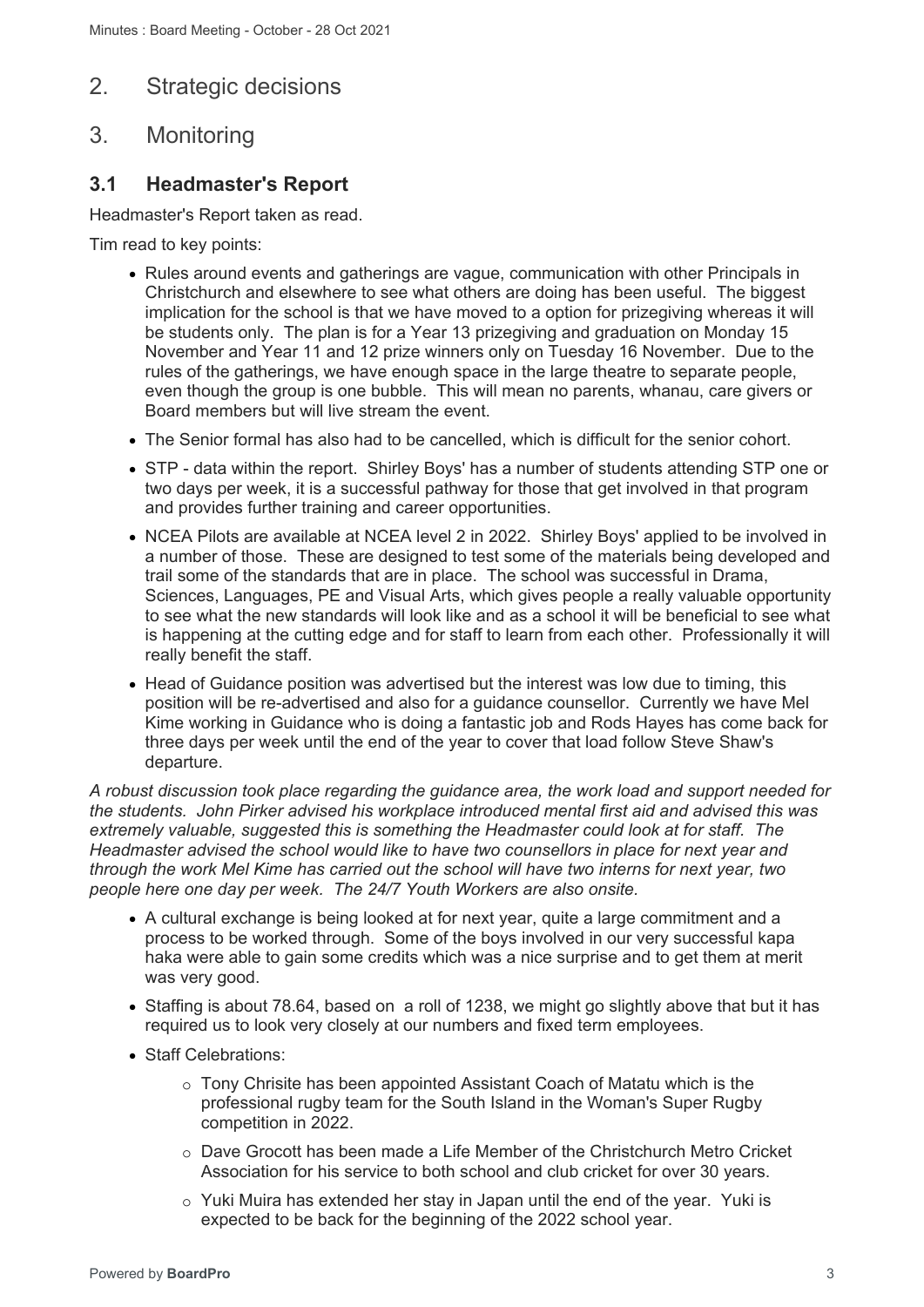- o Karly Murdoch has resigned, Karly has been with school for about 18 years and is a outstanding English teacher, but her husband has been given a fantastic opportunity elsewhere.
- Kahui Ako Update
	- o Lisa McKay who has been our Across School Literacy teacher has been reappointed and will do that for another two years.
	- o We are currently looking at Hauora, a different role has been created for that for Avonside and Shirley. Shirley will be looking at our positive behaviour and our values, we have a woman Kelly O'Carol currently in this position and she will continue in that role.
	- o We have not been able to staff the Culturally Responsive Position, Enoka Taufau has been doing this role and will continue with that for the next 12 months. This position was created with the department of Joseph Houghton to covered someone looking at changes around NCEA and mātauranga Maori, looking at the inductions of the Aotearoa Histories Curriculum, and liaising with iwi. This was a very big job and there is not many people capable of doing it in our Kahui Ako. This position is still sitting there and the Kahui Ako needs to consider the next steps.
- Branding we would like to make sure there are no rogue sports or groups doing their own thing when it comes to sports uniforms etc. We will continue to monitor this.

### **3.2 NCEA Change Hub**

NCEA Change Hub presentation - taken as read.

The Headmaster read to his presentation, key points below:

Shirley Boys' High School was invited to be part of a NCEA Change Hub, there are about 10-15 schools around the country involved and has been setup to provide feedback to the Ministry of Education so they get an understanding with where they are at with NCEA. We will obtain feedback from our students, staff and community and feeding that back to the Ministry of Education. The Ministry will get some general feedback and will most likely ask for more specific feedback.

The Ministry will come into school about four times per year and potentially meet with students, do some focus groups and run some engagement groups with parents and whānau etc.

The feedback with be carried out in a range of ways. Shirley Boys' has signed a Memorandum of Understanding and that has gone back to the Ministry of Education.

### **Adoption of the Headmaster's October Report**

The Headmaster moved that the Board adopt his report for the month of October.

| <b>Decision Date:</b> | 28 Oct 2021 |
|-----------------------|-------------|
| Mover:                | Tim Grocott |
| Seconder:             | Sam Henry   |
| Outcome:              | Approved    |

### **3.3 Policy Review**

 $\mathbf{X}$ 

Policies for review for Term 4, as previously circulated:

- Māori Educational Success (BOT/Staff/Parents)
- Harassment (BOT/Staff)

*Board members asked to login into SchoolDocs and review these policies.*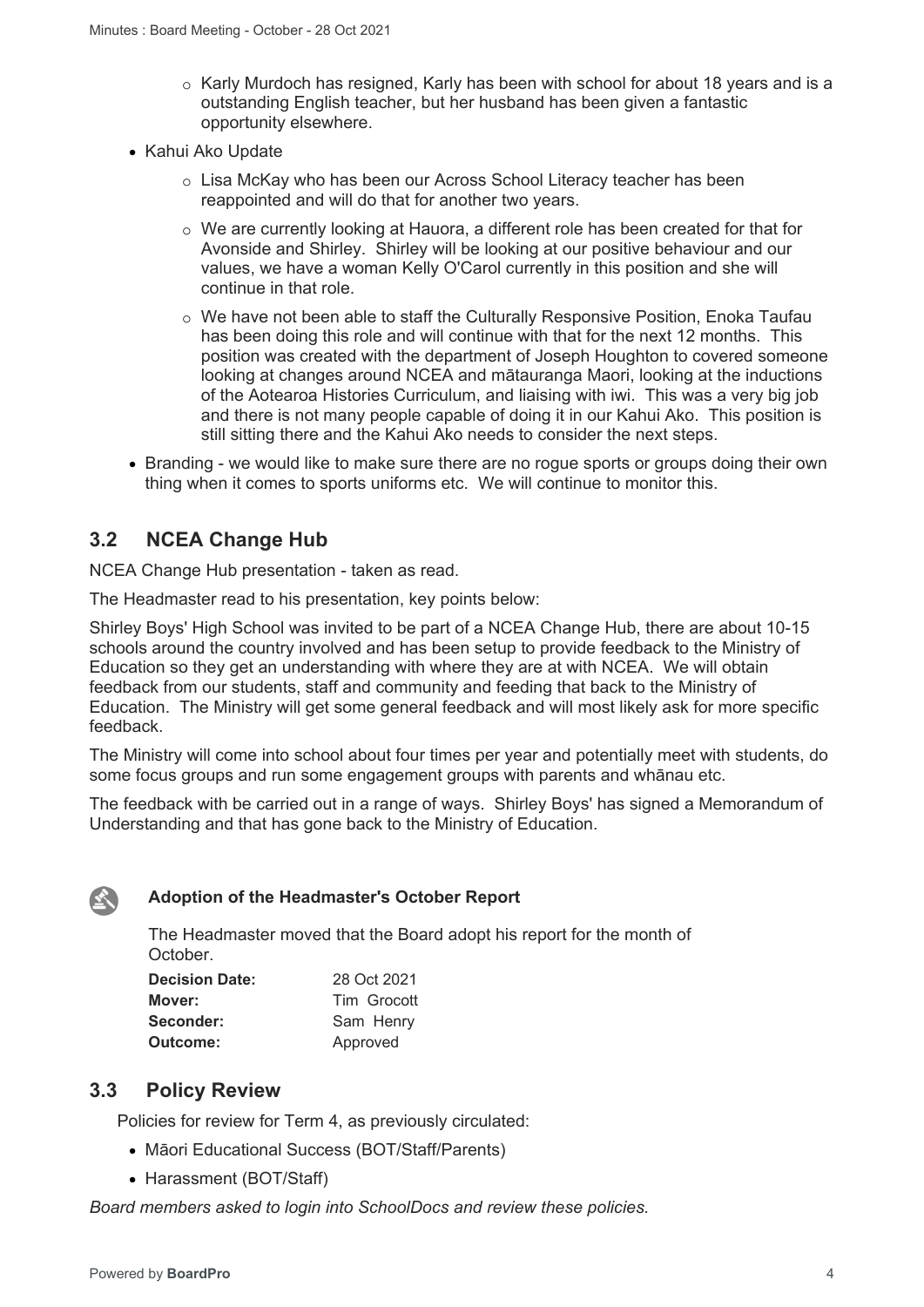The Headmaster read to the new policy, as previously circulated (taken as read): New Policy "Investigation of Bribery, Corruption, Fraud and Theft".



#### **Adoption of new policy "Investigation of Bribery, Corruption, Fraud and Theft"**

The Headmaster moved that the Board adopt the new policy being Investigation of Bribery, Corruption, Fraud and Theft.

| <b>Decision Date:</b> | 28 Oct 2021     |
|-----------------------|-----------------|
| Mover:                | Tim Grocott     |
| Seconder:             | Brendan Jackman |
| Outcome:              | Approved        |

The Headmaster read to the changes to existing policies:

SchoolDoc Advisory:

**Trespasser on School Grounds** - amendment made due to an Ombudsman decision earlier in 2021. The following wording will be added at the start of Term 4:

*"If the trespass notice is for a parent/guardian of a currently enrolled student they must be given an opportunity to respond before the trespass notice is issued".*

### **School Values and Behaviour Expectations - Amendment of policy by adding the below sentence and link:**

*We expect all students and staff to behave in a manner that reflects school's core values as stated in The Gold Standard* 

*(the link for the Gold Standards was also added)*

#### **Update from SchoolDoc - COVID-19 information and procedures (as previously circulated)**

*(to be discussed under general business)*

### **3.4 Staff Representative Report**

Brendan Jackman gave a verbal report

- Staff are currently working hard to prepare students for the NCEA externals exams and towards deadlines towards derived grades.
- Vaccine mandate for all education staff, statistics show to expect to see a few issues.
- There is a very different feel to the end of the year at school at the moment with large events being prerecorded or live streamed such as Sportsman of the Year and our Prizegivings.
- We are continuing with PD on Literacy this morning for staff.

### **3.5 Student Representative Report**

Tye Lawson gave a verbal report:

• The formal, which had been rescheduled for the 6th November has now been cancelled, which is due to the uncertainty around covid and the large amount of preparation which would need to be done in the weeks prior.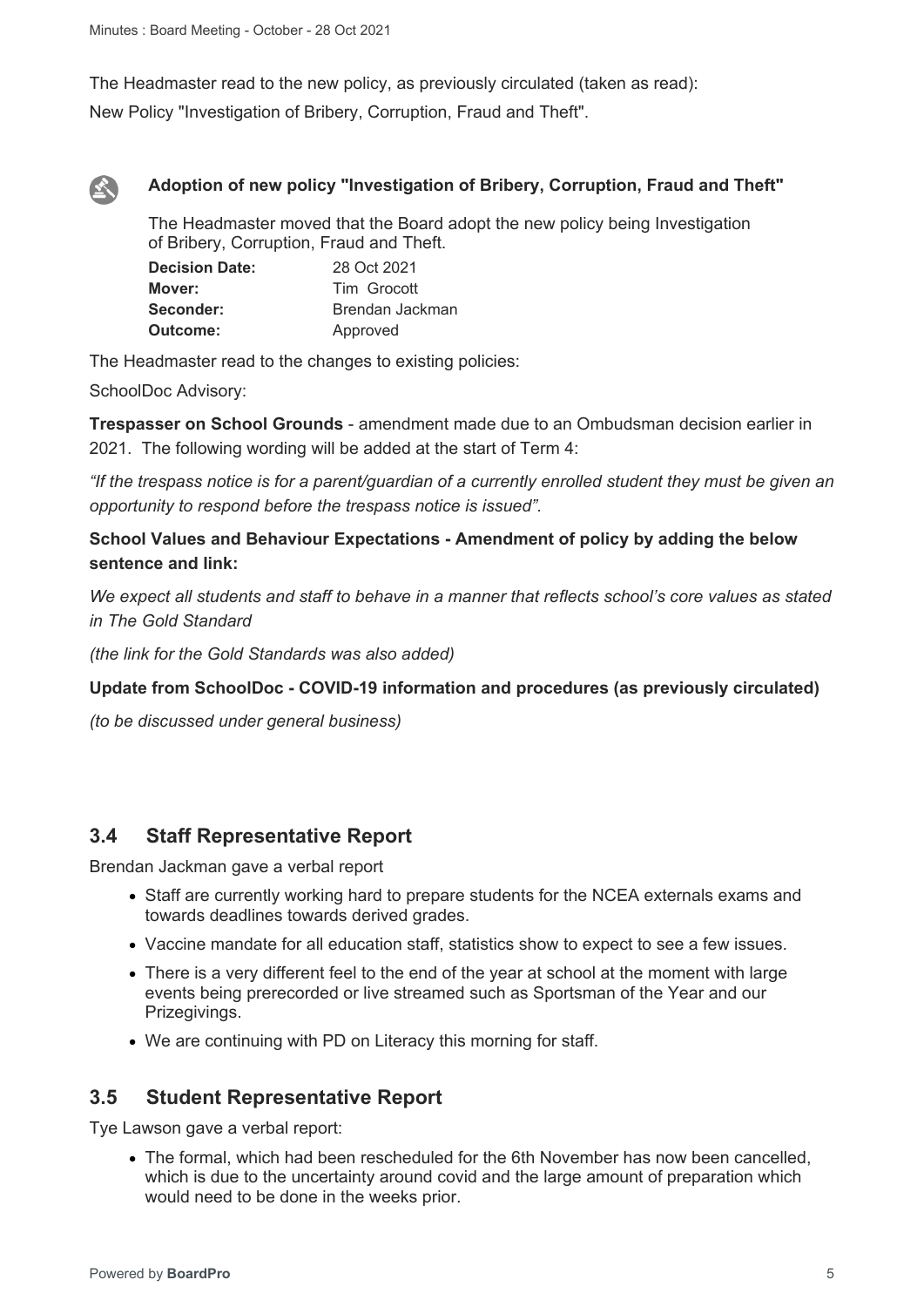- The Student Representative Elections were held last Friday after showing videos in form class, all candidates had promising speeches. After what was a close voting the students elected Maaia Te tohu a tu Gerrard as the Student Representative for 2022. Maaia is currently a Year 10 student and the youngest student to be elected onto the Board for a number of years. Maaia will be joining the Board at the next meeting in November.
- Movember is approaching and the Wellbeing Council is working hard to provide engaging content for students. They have begun putting posters and electronic billboards up and are in the process of making a video in support of Men's Mental Health and Wellbeing. Some male staff members will be growing a 'mo' to raise awareness and donations.
- Today there was a vaccination clinic here at Shirley, which had a large number of attendees from both Avonside and Shirley, students who were yet to have their first vaccine or waiting on their second vaccine were able to attend and was run in a non booking required, walk-in manner.
- Scholarship results for universities have come back and it has been bumped up to fourteen Year 13 students that have gained scholarships for a wide range of universities.

### **3.6 Finance, Property and H&S**

Business Manager's Report taken as read.

Brendan Jackman gave a verbal update of key points:

- The school is still tracking towards a surplus.
- Budgets for curriculum have been frozen and large expenditure to go through Cheryl for approval.
- Refunds from cancellations due to covid are well underhand, Cheryl and her team have been working hard to get that through.

#### **Adoption of consolidation of multiple small ledgers into one reserved equity prize fund**

Brendan Jackman, Resources Committee Chair moved that the Board adopt the consolidation of the multiple small prize accounts into one reserved equity prize fund.

| <b>Decision Date:</b> | 28 Oct 2021     |
|-----------------------|-----------------|
| Mover:                | Brendan Jackman |
| Seconder:             | Sam Henry       |
| Outcome:              | Approved        |

#### **Adoption that Jane Forster (Office Manager) be added as an approved school credit card holder**

Brandan Jackman, Resources Committee Chair moved that Jane Forster (Office Manager) be added as an approved school credit card holder with the limit to be set within the school approved limit.

| <b>Decision Date:</b> | 28 Oct 2021     |
|-----------------------|-----------------|
| Mover:                | Brendan Jackman |
| Seconder:             | Sam Henry       |
| Outcome:              | Approved        |



公

 $\mathbf{A}$ 

#### **Adoption of the financial statements to 30 September 2021**

Brendan Jackman, Resources Committee Chair moved that the Board adopt the financial statements to 30 September 2021 reporting operating surplus \$169,992; working capital of \$3,435,476 and public equity of \$4,167,633.

| <b>Decision Date:</b> | 28 Oct 2021     |
|-----------------------|-----------------|
| Mover:                | Brendan Jackman |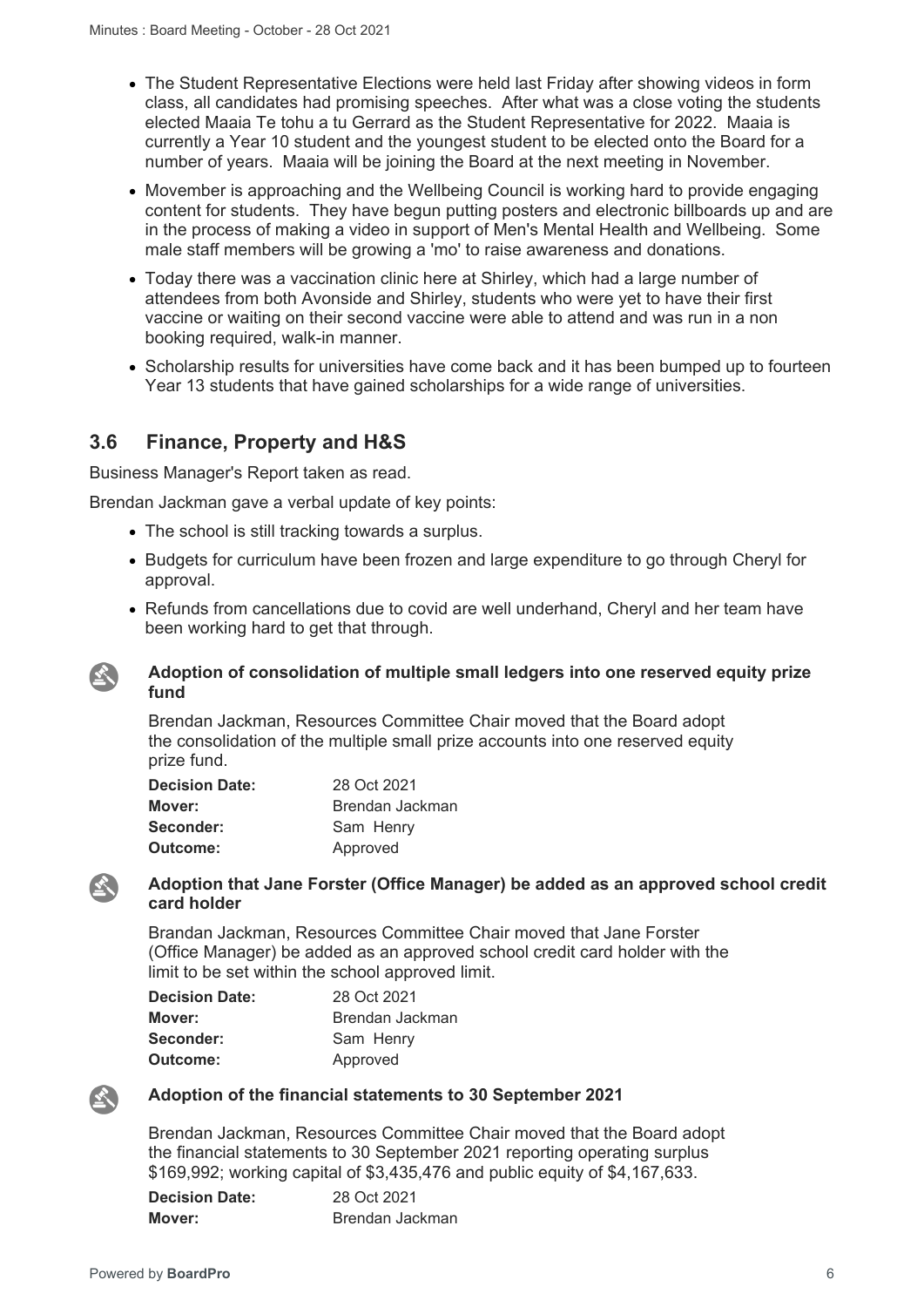| Seconder: | Teresa Wooding |
|-----------|----------------|
| Outcome:  | Approved       |

#### Property Update

- It was discussed at the Resources Committee held Wednesday 27 October that property continues to take up a large amount of time.
- Property workload and Colocation Committee are reviewing the property workload. A site meeting had been arranged with the Ministry of Education Property Advisor, Karren Madden to resolve unresolved property issues and scope next proposed projects that the school is looking at. This is in the beginning stages and will be an ongoing project for the foreseeable future and we will report back to the Board on an ongoing basis. Key areas being looked at are:
	- o Reception Area
	- o Hard Materials Learning Area
	- o Senior Leadership Area
	- o Bike Sheds
	- o Learning Areas



#### **Adoption of the Finance and Property Report (verbal)**

Brendan Jackman, Resources Committee Chair moved that his verbal report be adopted by the Board.

| <b>Decision Date:</b> | 28 Oct 2021     |
|-----------------------|-----------------|
| Mover:                | Brendan Jackman |
| Seconder:             | Dr John Pirker  |
| Outcome:              | Approved        |

### **3.7 Whānau Committee Report**

Dr John Pirker gave a verbal report:

- A whānau committee meeting was held yesterday and covered a lot in regards to Mātauranga Māori and Aotearoa New Zealand Histories in regard to the curriculum and Hannah has been working through that and liaising but is still in it's infancy and therefore the detail is yet to come out regarding that materials, especially with Aotearoa New Zealand Histories, but it was discussed that we need to include local histories as part of that story along with the national history.
- Mātauranga Māori across all subject areas was discussed, this was a lengthy discussion. John mentioned there was a few schools that have asked the University of Canterbury, with regard to PLD, that they have a couple of courses that might compliment other PLD being running currently. There is a possibility, although a cost would be involved, that may be an option to upskill quite quickly across mātauranga across Science and then compliment with other things like self learning, would compliment local knowledge also.
- A discussion was held around the hundred free hours of PLD available via the HTK Group and Chante Botica-Hakiwai, who has been endorsed by the Ministry in terms of providing cultural support for the Heads of Faculties. Some conversations around subject associations and more engagement with mana whenua and there was some discussions that we had with Lynne Te Arika when we discussed the name of the school and how we might support that space given there is local funding there.
- Cultural Exchange this is in the early stages of planning with Hastings Boys' High School for the first week of Term 2 2022, Kapa Haka and Polyfest Groups, sixty boys in total. Some fundraising is in the planning and it raises the profile of the huge successes that came across from the Kapa Haka Competition that were held this year and the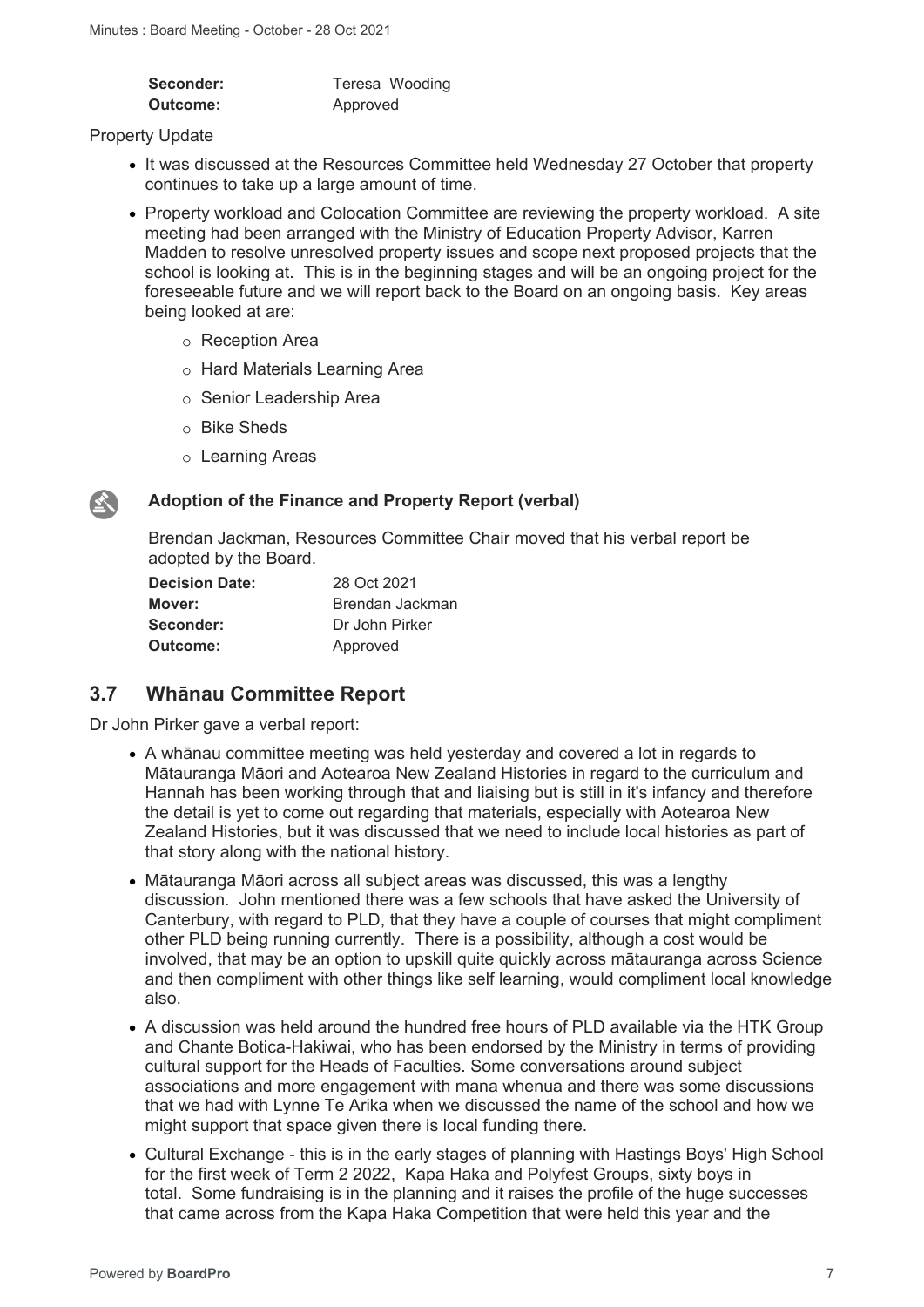acknowledgement of Hone and the team that have resulted in those successes, the 38 credits that went across levels 2 and 3 in terms in merit. It was discussed that the boys in Years 9 and 10 should also be given those credits as they were part of that. They would like to take Iaean up as Kaumātua to support the kaupapa that is Kapa Haka and Polyfest.

- Looking at scholarships for Year 8 in terms of showing commitment to students coming in and looking at focusing on academic, sports, music but having that put on their account so they can supplement other expenditures.
- Discussion took place around the Māori and Pasifika graduation at level 2, again this will be a zoom type process. Linked in with that was the values of the school and whether there should be separate values for Māori and Pasifika but thought the values were more applicable across the whole school.
- The Kāhui Ako and Early Childhood Education (ECE)was raised about staircasing mātuaranga across, so seeing whether ECE māutuaranga Māori and te reo Māori was going across through the curriculum and where we could add value to that and staircase them through to Year 13.
- Looking at another hui but firstly for dates for the Māori and Pasifika graduation, will be calling for further interest to join the Whānau Committee before the end of the year.
- A very positive letter was received regarding the successes of the Kapa haka performances from Shirley Boys' High School, John read to this. Part of this was how are we acknowledging our success and to look at showcasing the performance on our website.

#### **Kapa haka performance on website**

Jane to liaise with Blake Wells and get the Kapa haka performance loaded on the website.

| Due Date: | 25 Nov 2021  |
|-----------|--------------|
| Owner:    | Jane Forster |

### 4. Identify agenda items for next meeting

### **4.1 Preparation for next meeting**

- School Branding.
- Te Reo name and Values for the school in preparation of start of school year 2022.
- Headmaster's Appraisal Tim can give a verbal report following the meeting with Gary.

### 5. Administration

### **5.1 Confirm Minutes**

**Board Meeting - September 23 Sep 2021,** the minutes were confirmed as presented.



 $\mathcal{L}$ 

#### **Adoption of minutes from Board meeting held 23 September 2021**

The Board chair moved that the minutes from the Board meeting held 23 September 2021, having been circulated, be approved as a true and correct record of that meeting.

| <b>Decision Date:</b> | 28 Oct 2021    |
|-----------------------|----------------|
| Mover:                | Jaean Cranwell |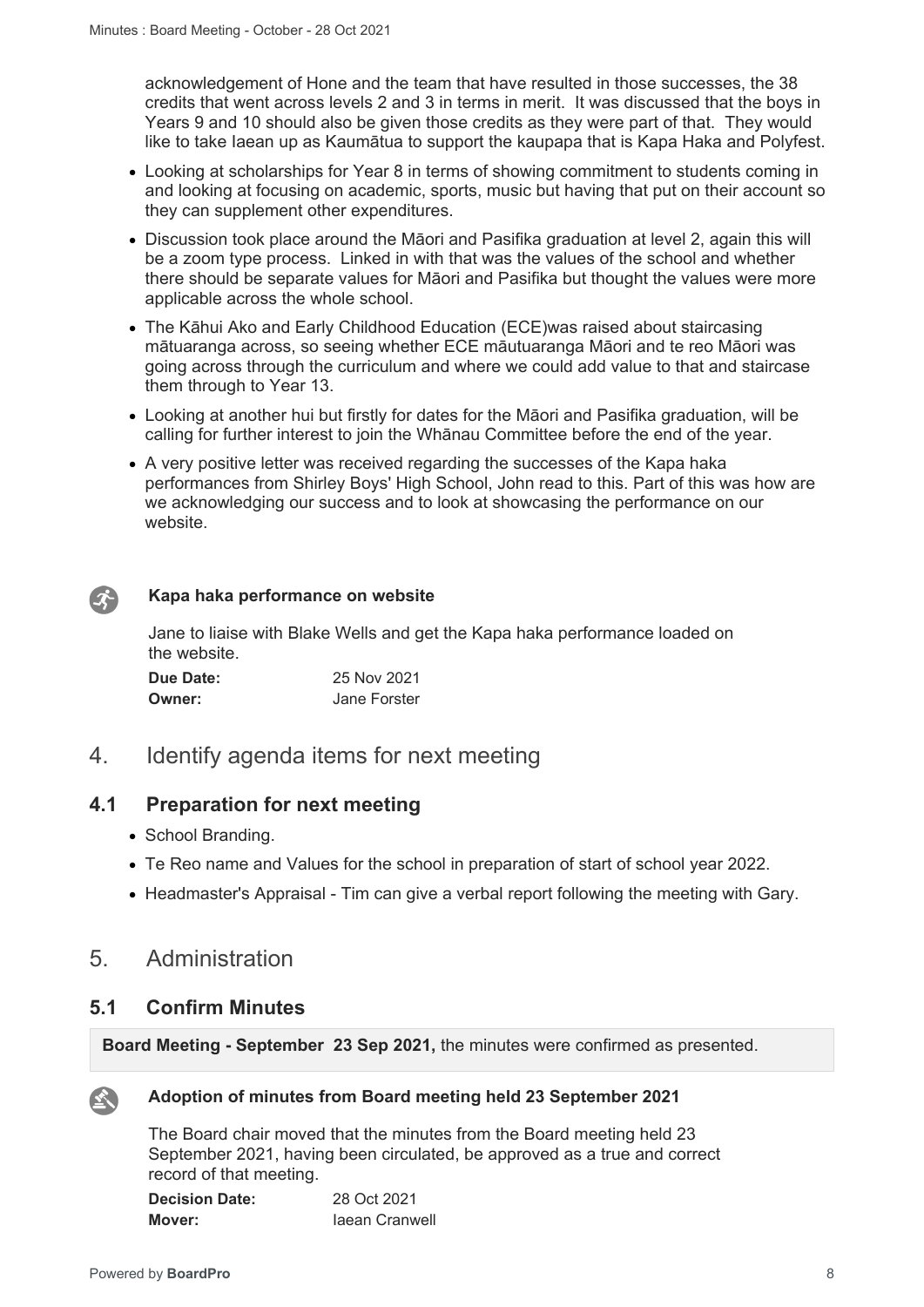**Outcome:** Approved

### **5.2 Correspondence**

Taken as read.

Board Elections 2022 - Return Officer - The Headmaster gave a verbal update:

Jane has received quotes, CES whom we have used previously has come in slightly cheaper.

Recommendation to use CES - The Headmaster suggested to park the decision as the elections will now be held in September 2022 (and will include provision for electronic voting). Look at provisions to select a school returning officer and handle the election in house or run with an external provider.

Comments:

- Ministry funds up to \$11k so cost neutral
- Currently you cannot run elections online as there is no ability under the legalisation currently
	- o *current information states by moving the date the next election will have this provision*



#### **Returning Officer for Board elections September 2022**

Park for further discussion

A lot of schools run their own elections and can be done very securely. The MoE still pay the school the same funding and the school can keep those funds. CES still seems the best value for money, working relationship is solid, does the Board prefer this option over running in house.

| <b>Due Date:</b> | 24 Feb 2022  |
|------------------|--------------|
| <b>Owner:</b>    | Jane Forster |

Audit engagement letter - as per previously circulated information.



#### **Adoption of audit fee estimate and audit engagement letter from Deloitte**

Board member Sam Henry moved that the Board approve and adopt the fee estimate and engagement letter from Deloitte.

| <b>Decision Date:</b> | 28 Oct 2021    |  |
|-----------------------|----------------|--|
| Mover:                | Sam Henry      |  |
| Seconder:             | Teresa Wooding |  |
| Outcome:              | Approved       |  |

### **5.3 General Business**

The Headmaster gave a verbal update:

Advise from the Ministry came through about 4.30pm this afternoon. The Public Health Response Order came in to affect Monday, what that means for schools and the Board is that all staff need to have had a first dose of the vaccine by the 15th November, that is stage 1, stage 2 is they need to be fully vaccinated by the 1st January 2022. That applies to anyone that works in a school and has contact with children. That is any teachers, support staff, contractors, cleaners, caretakers and also anyone that is a volunteer so coaches etc. The general rule of thumb is that is you need to police vet someone they should be vaccinated.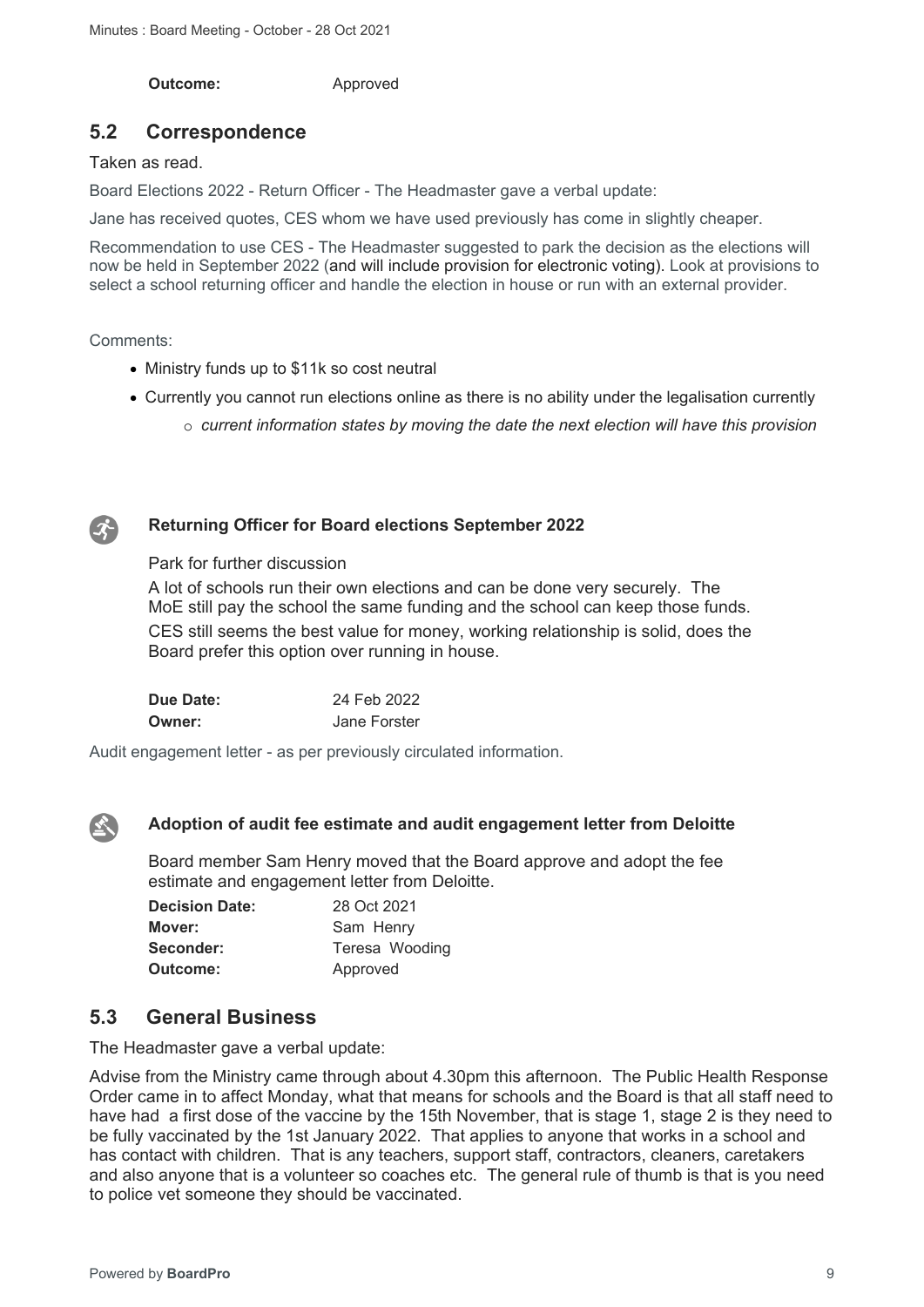In the lead up to 15 November, firstly principals will need to support staff to be vaccinated, need to discuss the benefits and encouraging people to be vaccinated. The school needs to notify all staff members of their duty to vaccinate. We have a template letter that we will develop and send to staff on Monday outlining what their responsibility is and at that point we will send out a google form asking for staff members vaccination status and also they will need to have that verified.

Come the 16th November, if they haven't been vaccinated they should not be onsite, if they are able to work offsite, that option should be available, although in a school that is a very difficult thing to do so unlikely we will be able to have staff work offsite. Medical exemption is there but also fairly tight, it is only a medical exemption.

If they are not able to be at work from the 15th November we just need to workout what that means for them. As more information becomes available the Board will be updated.

The school will follow the advise from NZSTA and the templates from the Ministry of Education and require assurance from contractors around their processes and have that documented.



#### **Vaccination numbers**

this was emailed to Board members Tim to add the vaccination numbers to the next Board meeting **Due Date:** 25 Nov 2021 **Owner:** Tim Grocott

### 6. Public Excluded Session

### **6.1 Staffing Matters**

#### **Move to Public Excluded Session SET**

Moved from the Chair that the public be excluded from the following parts of the proceedings of this meeting, namely, a staffing matter.

The general subject of each subject to be considered while the public is excluded , the reason for passing this resolution in relation to each matter, and the specific grounds under section 48(1) of the Local Government Official Information and Meetings Act 1987 for the passing of this resolution are as follows:

| <b>General Subject</b> | Reason for passing this<br>resolution                                                                                                                                                                                                                        | Grounds(s) under<br>s48(1) for the passing of<br>this resolution                                                                                                                                                                                  |
|------------------------|--------------------------------------------------------------------------------------------------------------------------------------------------------------------------------------------------------------------------------------------------------------|---------------------------------------------------------------------------------------------------------------------------------------------------------------------------------------------------------------------------------------------------|
| Staffing matter        | It is necessary to<br>exclude the public this<br>part of the meeting in<br>order to protect the<br>privacy of natural<br>persons, being good<br>reason for withholding<br>information under<br>$s9(2)(a)$ of the Official<br>Information Act 1982<br>("OIA") | In accordance to<br>$s48(1)(a)(ii)$ of the<br>LGOIMA that the public<br>conduct of the relevant<br>part of the meeting<br>would be likely to result<br>in the disclosure of<br>information for which<br>good reason for<br>withholding under OIA. |

This resolution is made in reliance on section 48(1)(a) of the LGOIMA and the particular interest or interests protected by sections 6, 7 or 9 of the OIA which would be prejudiced by the holding of the whole or the relevant part of the proceedings of the meeting in public as set out in the table above.

| <b>Decision Date:</b> | 28 Oct 2021    |  |
|-----------------------|----------------|--|
| Mover:                | laean Cranwell |  |
| Outcome:              | Approved       |  |